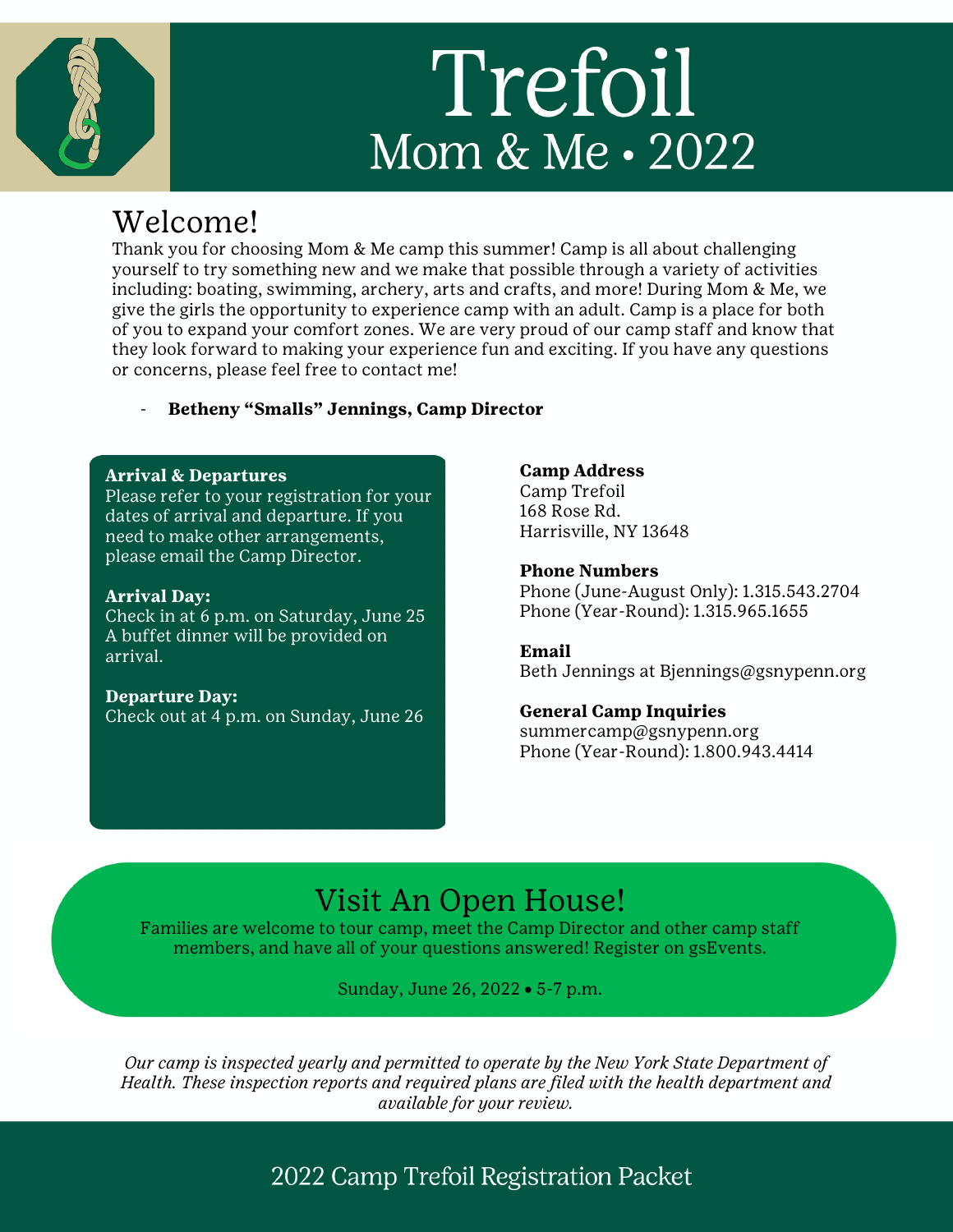## COVID-19 Protocols for Mom & Me:

As the pandemic evolves, we're continuing to monitor local/state/federal guidance. Please refer to www.gsnypenn.org/covid19 for the latest COVID updates.

**Questions?** Contact Camp Director Beth Jennings at biennings@gsnypenn.org.

**Our Mission:** Girl Scouting builds girls of courage, confidence, and character, who make the world a better place.

#### **Payment**

FINAL PAYMENT is due 2 weeks prior to the start of the program. Your camper cannot attend her camp if there is a balance due on the camper fee. Pay online through gsEvents. Online payment is due by June 10, 2022.

#### **Camp Forms**

All information and medical forms must be completed through gsEvents and JotForm online within 2 weeks of your camp session. If you need a hard copy of these forms, call 1.800.943.4414 or email summercamp@gsnypenn.org.

#### **Girl Scout Camp Goals**

- At Girl Scout Camp we provide opportunities for all campers to develop a sense of responsibility, qualities of leadership and an awareness of the capacities of all people.
- At Girl Scout Camp we provide activities to all girls designed to develop resourcefulness, initiative, self-reliance and recognition of the worth and dignity of each individual.
- Girl Scout Camp stimulates each girl's awareness of the scope of nature and develop a sense of responsibility for its conservation and its resources.

#### **Health and Safety**

The first concern of all camp staff is the health and safety of the campers. All staff members participate in pre-camp training to prepare them for the summer, and Camp Trefoil is also permitted by the New York State Department of Health and is inspected at least twice each season. Additionally, Camp Trefoil is accredited by the American Camp Association (ACA) and meet the health and safety requirements of Girl Scouts of the USA. A First Aider with a valid CPR/AED certification is provided at this program.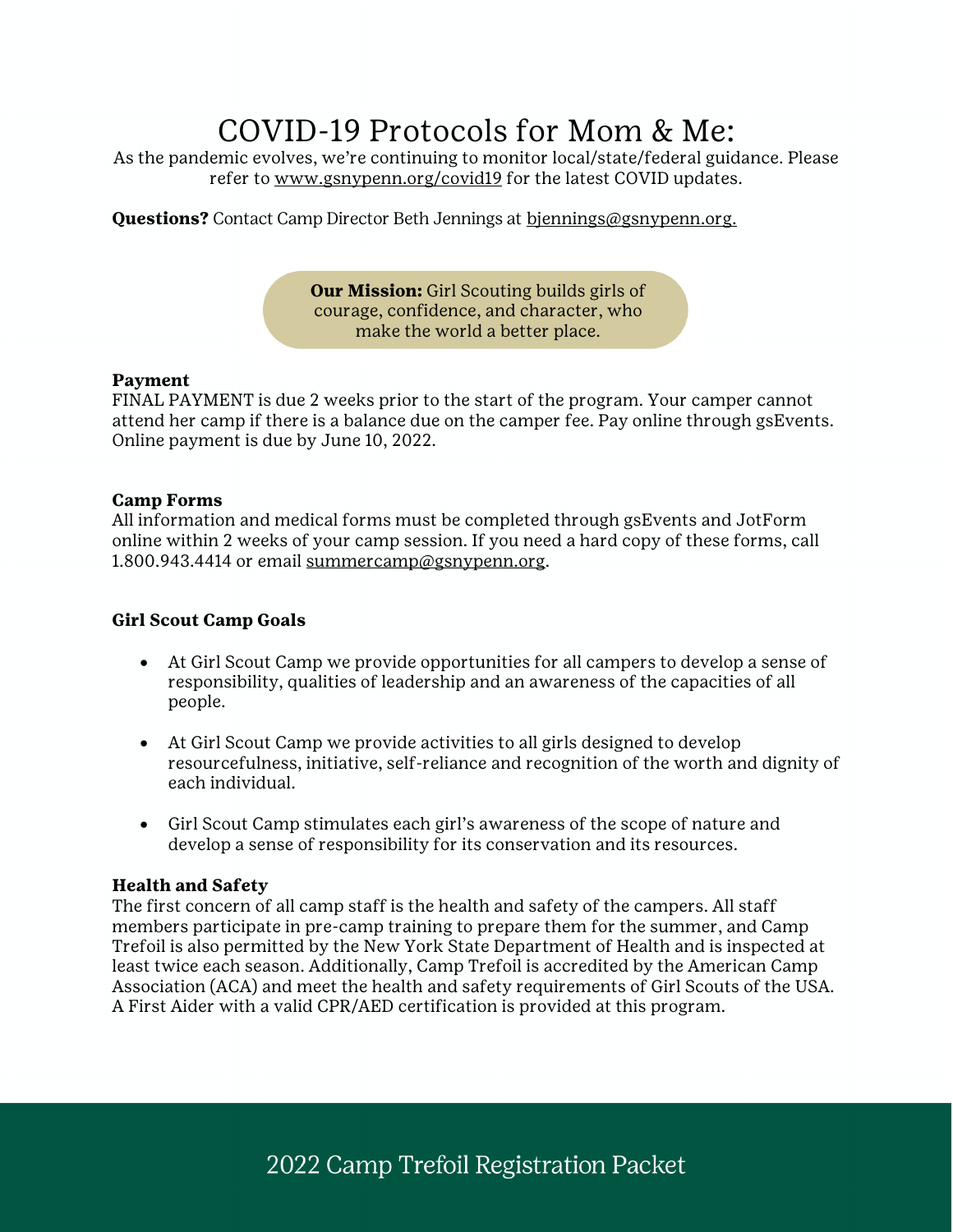#### **Prescription Medications**

All medications (prescription and over-the-counter) must be given to the camp staff or camp nurse at check-in, in the original container. Per GSNYPENN Policy, all adult and child campers must have permission to dispense both prescription and over-the-counter medications, completed and signed by their physician, and brought to camp with the medication. The container must be labeled with the issuing physician's direction for use and clearly marked with the camper of adult's name, date, dosage, and times to be given. Please be sure to pick up all medication upon check-out.

#### **Visitors**

Unregistered visitors are NOT permitted! This policy is in place for the safety if all those attending. If you would like to tour the camp ahead of time with your camper, please attend an Open House or contact the Camp Director to make arrangements.

#### **Sleeping Arrangements**

Guests will be staying in A-Frames. All A-Frames have cots and mattresses and a nearby latrine. If you would like to be placed with another pair, please contact the Camp Director or indicate this information during registration.

#### **Waterfront Activities**

A certified lifeguard will be on duty during swimming and boating time.

#### **Food and Meals**

Well balanced meals are provided throughout the duration of the program. In order to prevent attracting animals or insects into living quarters, please do not bring candy, gum, or food of any kind into your cabin or tent. If you must bring your own food due to special dietary needs, please label it and we will store it in the kitchen.

#### **Dietary Needs**

It is our goal to ensure that every camper has an enjoyable experience while at camp. We regularly accommodate vegetarian, gluten-free and nut-free campers. If your camper has an allergy to certain foods or requires a special diet, we will happily work with you to meet those needs as much as possible. Please contact the Camp Director as soon as possible to discuss any concerns you may have regarding your or your girl's diet while at camp.